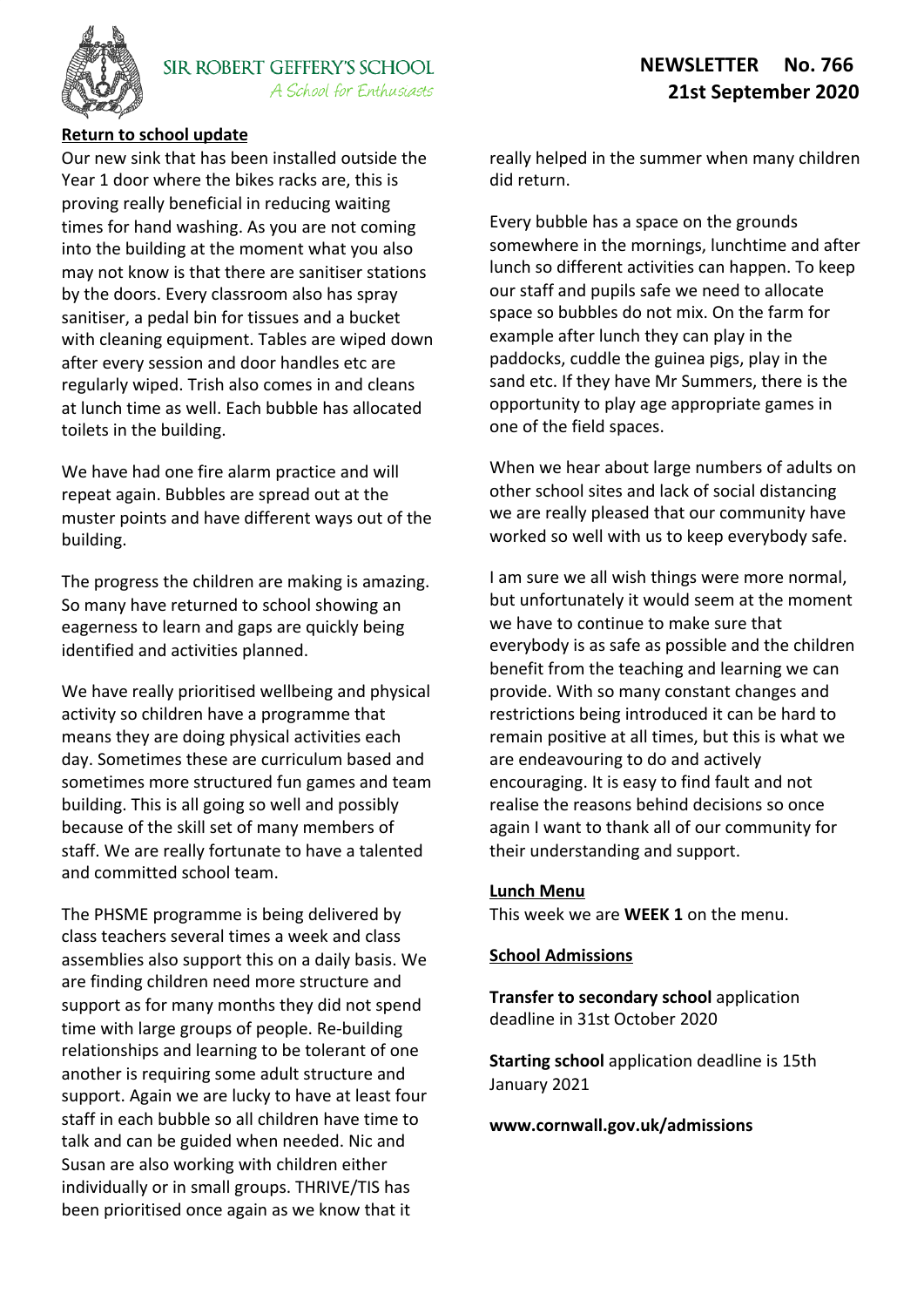## **Parenting Courses Available – online**

All children can be tricky at times and I can remember attending some amazing workshops on how to reduce the stress of being a parent. I have learned over the years that children not only come without a handbook or instruction manuals, 200 of other people's children are easier than one of your own! It is certainly the most difficult job we do.

Please consider doing one of the courses on offer especially at the moment when you can do it from the comfort of your own home. There are different times and days and if you express an interest they will try to accommodate if possible.

On offer at the moment are:

- Being Passionate about Parenting 5-11 years. Delivered over 3 sessions (1.5 hours per session)
- Being Passionate about Parenting Early Years 3-5 years. Delivered over 3 sessions (1.5 hours per session)
- Being Passionate about Parenting with a basic introduction and awareness of ADHD. Delivered over 3 sessions (1.5 hours per session)
- Being Passionate about Parenting with a basic introduction and awareness about the Spectrum. Delivered over 3 sessions (1.5 hours per session)
- Being Passionate about Parenting Teenage Brain. Delivered over 3 sessions (1.5 hours per session)
- Take 3 supporting teenagers. Delivered over 5 session (2 hours per session)

For further information please contact the early help Hub on 01872 322277 or earlyhelphub@cornwall.gov.uk

For useful parenting information (search understanding feelings and emotions) and Parenting Podcasts please access the family Information Service website [www.supportincornwall.org.uk](http://www.supportincornwall.org.uk/)

### **Google Classroom**

Please do make sure that your child can get onto the google classroom and email if there is a problem. Home learning will be put in this during the year.

### **Class teaching inputs and activities**

Some are already there and from this week more will be present in case of the need to self-isolate.

Activities will be available and it is important to make sure your child does watch and complete if they were to be off school so they do not miss more learning and feel confident coming back into school.

However if off we suggest….

- 1) Reading and quizzing
- 2) Completing any activities set on the classroom
- 3) Use of education city
- 4) Use of www.mymaths
- 5) Use of mathletics

6) Practising spellings -will be on the google classroom

For the time they are off we will be able to lend a chromebook that will need to be brought back when they return

#### **Nasal Flu Vaccinations**

Please be aware we will be sending emails this week with information regarding this year's Nasal Flu Vaccinations which are due to take place on 18th November 2020 and will be for all year groups.

#### **Wrap Around Care**

Preschool Breakfast and afterschool club is open, please book by contacting them directly. 01752 851343 or email [srg.preschool@live.co.uk](mailto:srg.preschool@live.co.uk)